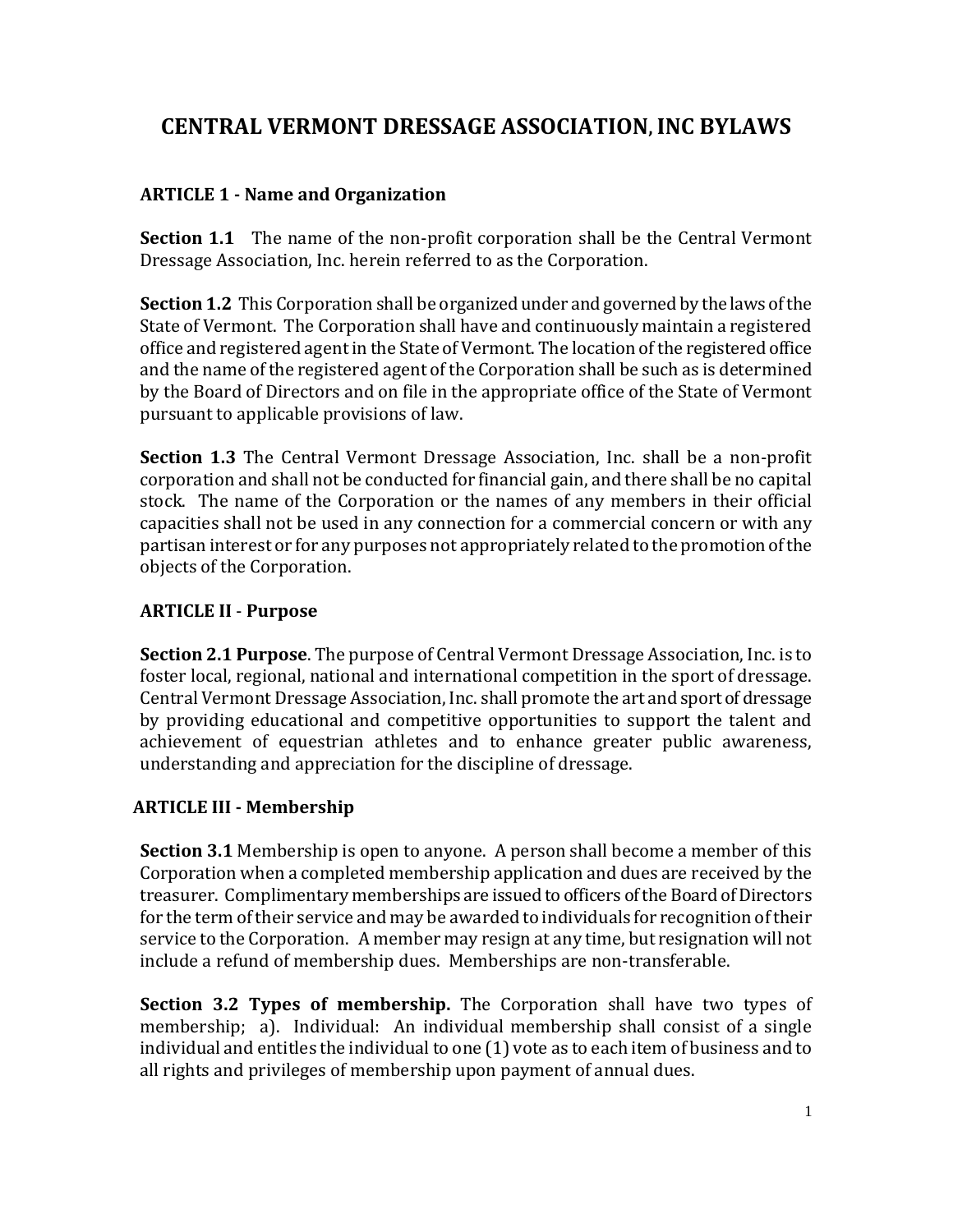b). Family: A family membership shall consist of one primary member and list additional members of the family, under 21 years of age, living in the same household (and may include family members who reside outside of the home for the purpose of attending school). The family unit is entitled to one vote and to all rights and privileges of membership upon payment of annual dues. The family membership shall receive one copy of Central Vermont Dressage Association, Inc. publications sent to the address of the primary member.

**Section 3.3 Revocation of membership**. Members whose dues have not been paid for the fiscal year of the Corporation shall be dropped from the membership rolls. Removal of a member from the Corporation, for reasons other than non-payment of dues, may be made by presenting a petition to the Board of Directors. The petition will be brought before the Board at a scheduled Board meeting. If a quorum of the Board is present and the majority vote is for removal, the member may be terminated or suspended pursuant to a fair and reasonable procedure. Prior to voting on the petition for removal, the Board must notify, in writing, the member subject to the petition that; 1) a vote will be taken on a petition to revoke his or her membership, and 2) the member may request a hearing before the Board of Directors prior to the vote. If no hearing is requested, the Board may proceed directly to a vote. Any person expelled or suspended from Central Vermont Dressage Association, Inc. will be barred from participation in any function sponsored by Central Vermont Dressage Association, Inc. until further notice. A person whose membership has been revoked may apply for reinstatement to the membership at any time after the revocation has taken effect. A majority vote of the Board of Directors is required for reinstatement.

#### **ARTICLE IV - Governing Body/Officers**

**Section 4.1 Governing Body.** The governing body of the Central Vermont Dressage Association, Inc. shall be a Board of Directors consisting of Ten (10) members. Officers and Board Representatives shall have voting power to administer the affairs of the Corporation. Board members may only hold one voting position but may also serve as appointed committee chairs. The President shall be a non-voting position except in the event of a tie vote. In the event of a tie vote, the President shall cast the deciding vote.

**Section 4.2 Quorum.** A quorum of the Board of Directors consists of a majority of the fixed number of directors. If a quorum is present when a vote is taken, the affirmative vote of a majority of directors present is the act of the Board of Directors.

**Section 4.3**The Board of Directors will consist of: the President, the Vice President, the Secretary, the Treasurer and six (6) representatives. Each officer and Board Representative shall serve a two- year term. The President, the Treasurer, and three (3) representatives shall be elected on odd years; the Vice President, the Secretary and three (3) representatives shall be elected on even years. Each Board member will assume her/his position at the annual banquet to be held by November 15<sup>th</sup> of each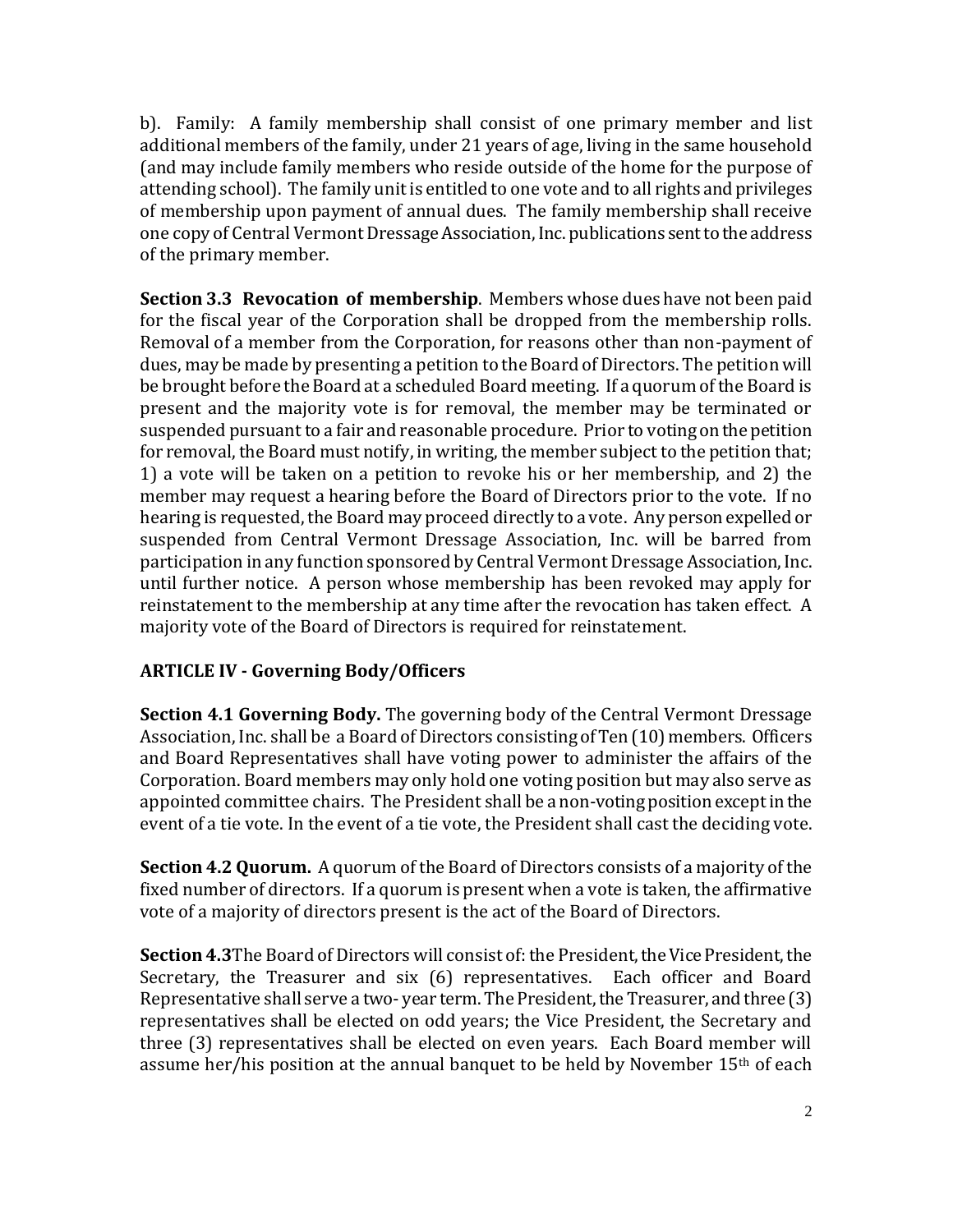year or by the  $30<sup>th</sup>$  of November, whichever comes first and hold office until her/his successor is duly elected.

**Section 4.4 Duties of Officers.** All Officers and Representatives of the Central Vermont Dressage Association, Inc. Board of Directors are expected to attend a minimum of eight (8) Board meetings per year, attend the Annual Meeting, and support the goals and programs of the Corporation.

President – The President shall be the principal executive officer of the Corporation and shall in general supervise the affairs of the Corporation. The President shall preside at all meetings of the membership and the Board of Directors and is an ex officio member of all committees except the Nominating Committee. The President shall appoint committee chairs with the approval of the Officers. The President shall perform all duties incident to the office of president and such other duties as may be prescribed by the membership. The President shall keep the membership and Officers informed of the affairs of the Corporation. The President shall be the registered agent for Non-Profit Corporation.

Vice President - The Vice President shall, in the absence of the President or upon his or her request, perform all the duties of the President. In the event that the office of president becomes vacant, the Vice President shall succeed the President.

Secretary- The Secretary shall give notice and keep minutes of all meetings of the Corporation, and be responsible for maintaining records of all business transacted at meetings. The Secretary shall also be responsible for keeping attendance at all Board meetings.

Treasurer - The Treasurer shall be the general financial officer of the Corporation. The Treasurer shall have charge and custody of all funds of the Corporation subject to the control of the Board of Directors. He or she shall deposit funds, pay authorized bills, keep full and accurate accounts of all receipts and disbursements and provide monthly financial reports. The Treasurer shall make an annual report to the Corporation of its financial condition.

Representatives – The Representatives shall advise with and assist the Officers of the Corporation in all matters concerning the interests and the management the Corporation.

**Section 4.5 Impeachment and Removal from Office**. Any Board member may be removed from office, and/or from the Board of Directors, for failure to effectively and faithfully discharge his or her duties, or for conduct detrimental to the interests of the Corporation. Misconduct includes, but is not limited to, chronic absence from scheduled Board meetings, and failure to follow the rules of the Corporation as specified in the Articles of Incorporation. Articles of Impeachment may be presented to the Board by any board member, without petition, or by any general member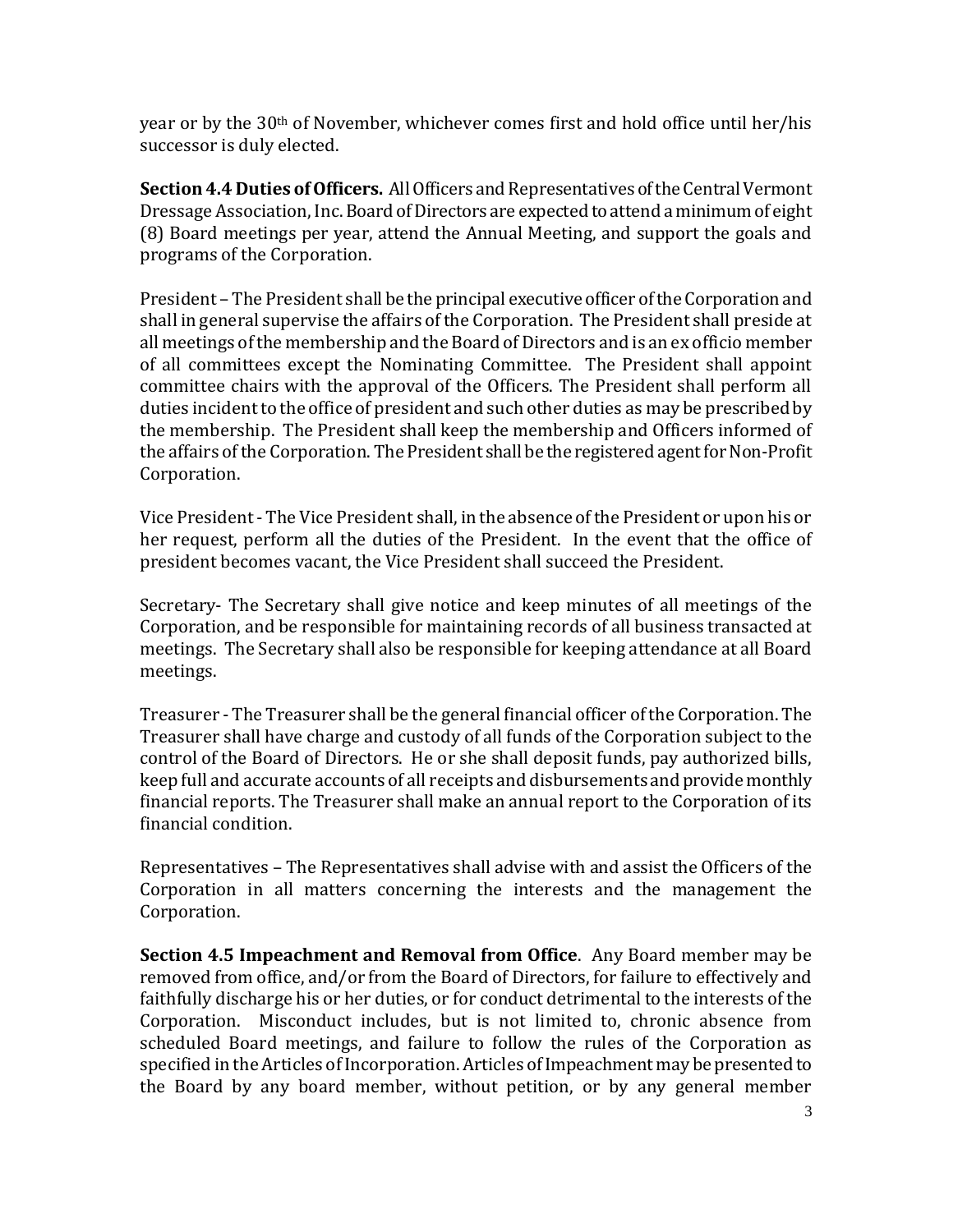presenting a petition signed by at least one-fourth of the voting membership of the Corporation, at any regular or special meeting. The Articles of Impeachment shall specify the nature of the misconduct and/or dereliction of duty, the period of time during which the misconduct or dereliction occurred, and whether the action sought is removal from office on the Board, removal from the Board, or both. The Articles of Impeachment shall be considered by the Board at a special or regular meeting to be held not sooner than 10 days nor more that thirty days following their presentation. A simple majority vote of the Board of Directors present at that meeting shall be necessary to impeach any Board member and/or officer.

Following a vote to impeach, the Board shall, within five (5) days: 1) notify the member subject to the action that the Articles of Impeachment have been approved; 2) furnish a written copy of the Articles of Impeachment to the impeached member; 3) notify the impeached member that he or she may request a hearing before the Board prior to a vote to remove from office; and 4) notify the member of the date, time and place of the meeting at which the hearing will be held.

Impeached members shall notify the President of the Corporation of their desire for a hearing before the Board within fifteen (15) days of the date of the impeachment action. If no hearing is requested, the Board may proceed directly to a vote at the next regular or special meeting. If the impeached member requests a hearing, it shall be scheduled at the next regular or special meeting of the Board. The vote to remove from office may be taken immediately following the hearing, or at a future meeting, at the discretion of the Board. A two-thirds majority vote of the entire Board shall be necessary to remove a Board member from office on the Board or from Board membership. If both actions were specified in the Articles of Impeachment, they shall be voted on separately - first to remove from office, then to remove from the Board. Impeached members shall be notified in writing by the Board of the outcome of the vote to remove. Vacancies created by these actions shall be filled in accordance with Article IV, section 4.6 of these Bylaws.

#### **Section 4.6 Vacancies.**

a). In the event of the resignation, vacancy or removal of the President during his/her term of office, the Vice President shall assume the President's duties and responsibilities until the next presidential election.

b). In the event of the resignation, vacancy, removal or promotion to President of the Vice President during his/her term in office, the Officers shall appoint a new Vice President from the Board of Directors.

c). In the event of a vacancy of any other Officer or Board Representative during his/her term of office, the Board of Directors may fill the vacancy by appointment for the remainder of the term. Preference shall be given to the Board members before opening the vacancy to the general membership.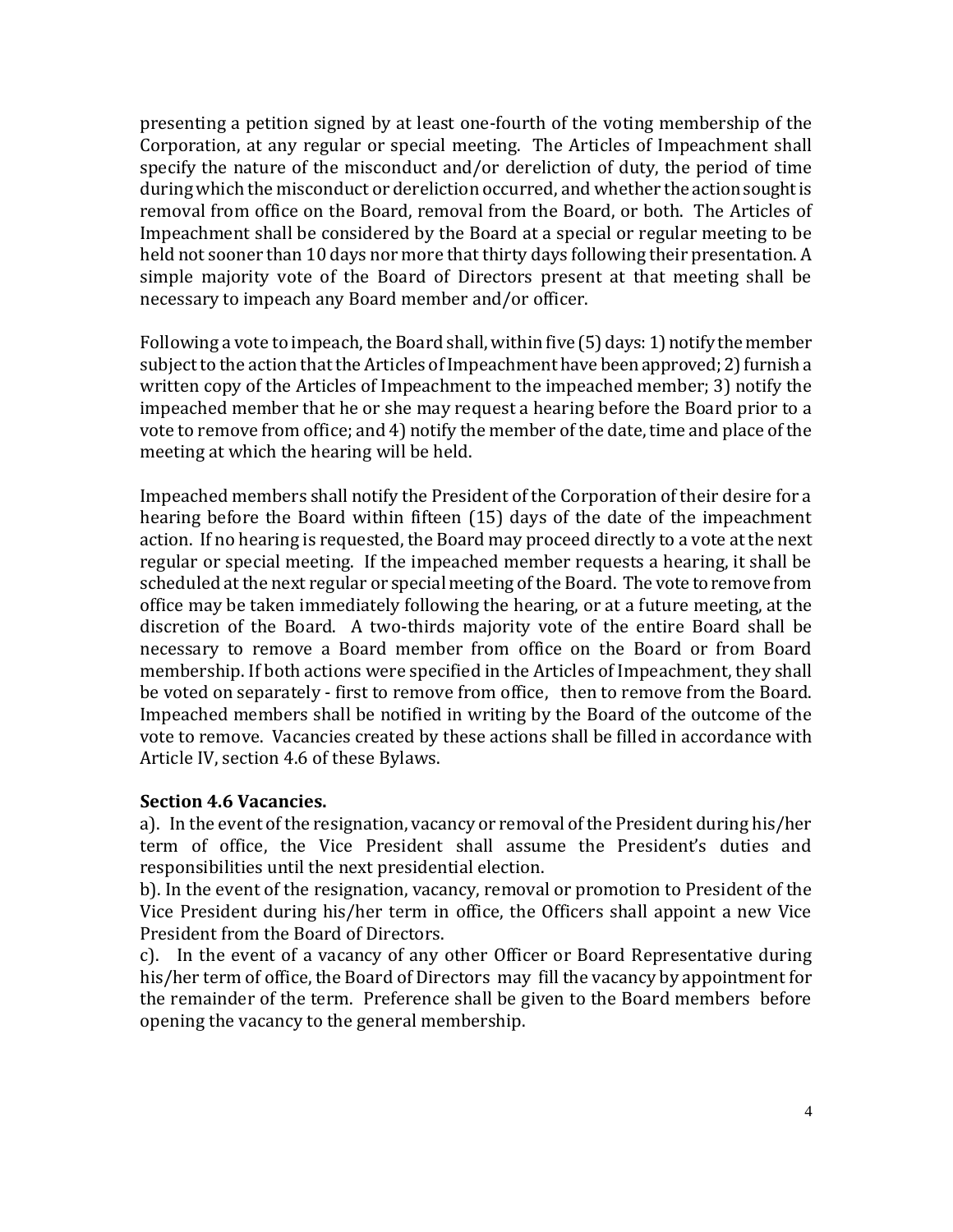**Section 4.7 Standing Committees**. Special committees may be established as deemed necessary by the Board of Directors. Directors, other than the President and the Secretary, may be appointed as committee chairpersons.

**Section 4.8** No Officer or Board Representative shall receive compensation for any services that he/she may render to the Corporation in their capacity as a Board member.

**Section 4.9** The Board of Directors shall have full and complete control of all affairs of the Corporation. The Board of Directors shall approve all expenditures greater than \$100.00. Expenditures of \$100.00 or less can be approved by any one of the Officers as necessary operating expenses without full Board approval.

**Section 4.10** There shall be two authorized signatures on the corporate bank account, that of the Treasurer and the President. Either will be authorized to sign checks in payment of approved expenditures, but only one signature will be required.

# **ARTICLE V - Meetings**

**Section 5.1 Business Meetings.** Central Vermont Dressage Association, Inc. business meetings will be conducted monthly, eleven times per fiscal year. Board members are expected to attend and the Secretary will keep track of attendance. Special meetings may be held on an as needed basis as called by the President.

**Section 5.2 Annual Meeting.** The Annual Meeting shall be held by the 15<sup>th</sup> of November at a time and place fixed by the Board of Directors for the purpose of announcing the election of new officers and representatives, presenting annual awards, reporting on Corporation business and voting on issues noticed to the membership for vote.

#### **ARTICLE VI – Voting and Elections**

**Section 6.1** Members in good standing with the Corporation, are entitled to one (1) vote on any matter that is presented to the membership for an official decision. The act of the majority of the members shall be the act of the membership. The membership shall be given reasonable written notice of the time and place of membership meetings.

**Section 6.2** Officers and Board members shall be elected at the November meeting each year. Nominations for the election of Officers will be accepted each year at least four weeks before the Annual Meeting Banquet. The Secretary will provide the membership with a written nominating form with the positions on the Board for consideration to be returned to the Nominations Chairperson. Before a nominee's name is placed on the ballot, her/his willingness to serve will be determined. The nominee's name will then be placed on the ballot, which will then be sent to the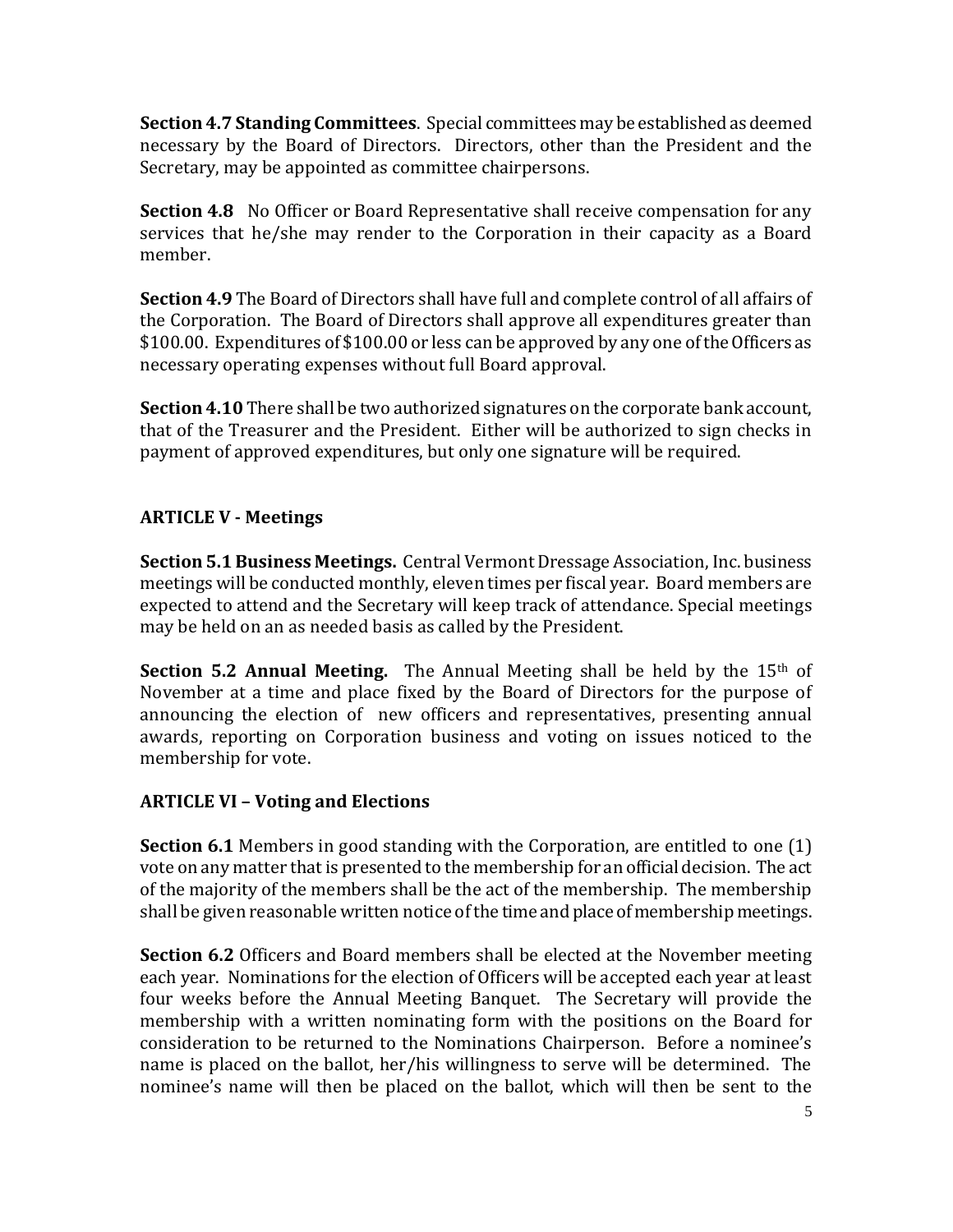membership for voting. The ballot must be returned by the noticed deadline at which time voting will be closed. In the event of a tie vote, a run off vote will be conducted.

**Section 6.3** If members are unable to attend a meeting on which an issue is on the agenda which will be voted on at that meeting, proxy votes will be available. A proxy ballot may be requested by contacting the President or Secretary, prior to the meeting.

### **ARTICLE VII - Dues**

**Section 7.1**Dues will be established by the vote of the Board of Directors. Dues will be payable on December  $1^{st}$  with late fees accessed after February  $15^{th}$ . For purposes of financial reporting, the fiscal year for this Corporation shall be considered to run from January 1 to December 31.

**Section 7.2** Members whose dues have not been paid for the fiscal year of the Corporation shall be dropped from the membership rolls.

# **ARTICLE VIII - Liabilities**

**Section 8.1** The Corporation shall not have the power to subject itself to an indebtedness exceeding the current funds in the treasury, and the members of this Corporation shall not be liable for any debts of the said Corporation.

**Section 8.2** Members of this Corporation may be reimbursed for Board approved out of pocket expenses occurring on the behalf of, and benefiting the Corporation.

#### **ARTICLE IX - Amendments to The Articles of Association and By-Laws**

**Section 9.1** Any member in good standing may submit a written proposed change of amendment(s) to the Bylaws. The proposed amendment shall designate the Article to be amended, shall quote the words to be deleted and the specific language to be added.

**Section 9.2** All proposed amendments with rational of change shall be submitted to the Vice President.

**Section 9.3** Proposed Amendments must pass a majority vote of the Board of Directors to be placed for vote before the membership.

**Section 9.4** If approved by the Board of Directors, the Proposed Amendment shall come before the membership for their vote at the next meeting. At least 20 days prior to such meeting, the proposed amendment and notice that this amendment will be voted on at the next meeting shall be noticed to the entire membership by the Secretary.